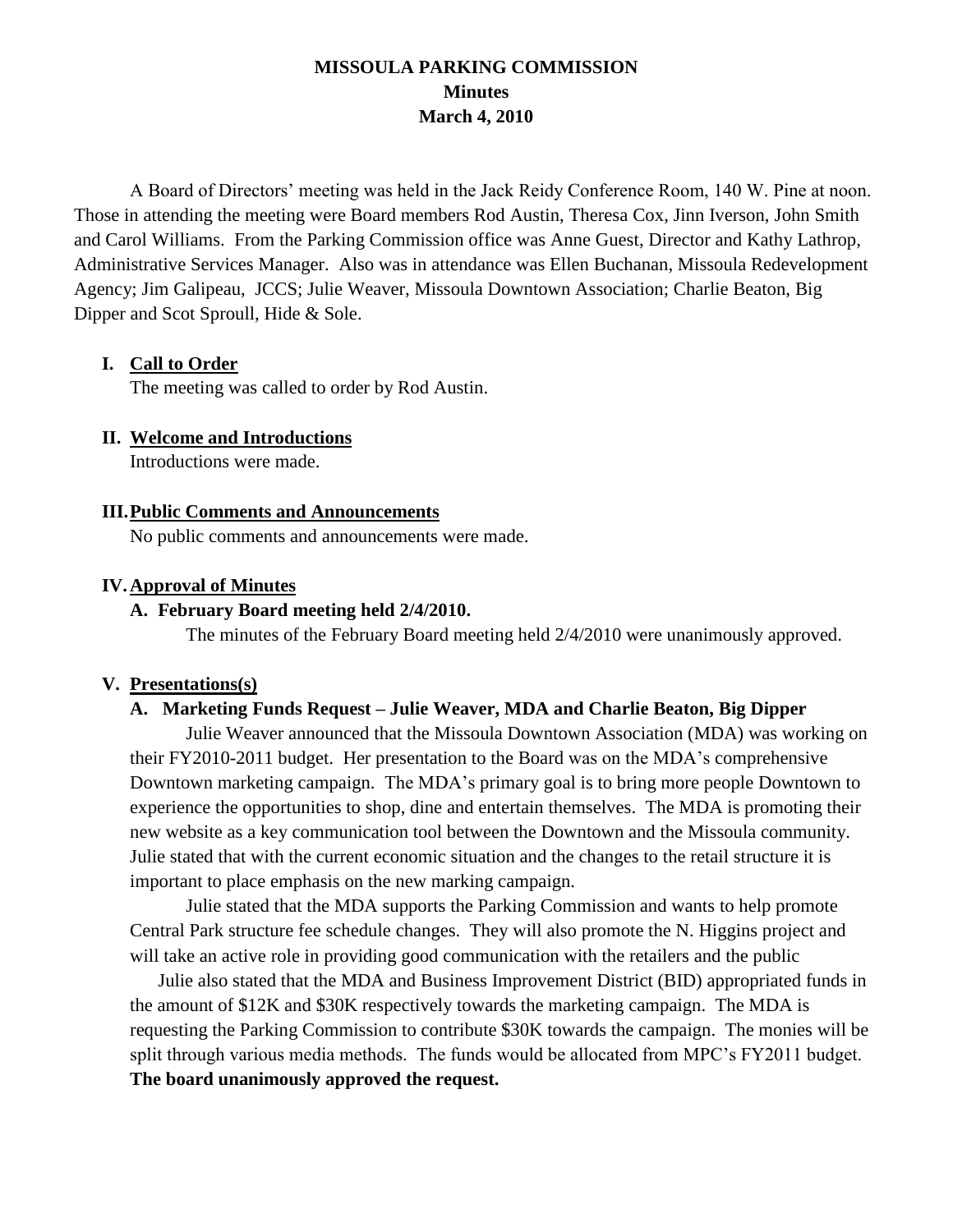#### **VI.Action Items**

#### **A. Marketing Funds Request**

See minutes above.

#### **VII. Non-Action Items**

### **A. New Business**

#### **1. Carousel Sunday Market – Theresa Cox**

Theresa Cox was approached by Rick Stevens, BID Ambassador, that vendors are looking for another venue for a public market. The market would be held on Sundays at the New Park Lot. The event would feature beer and wine with various craft and food vendors. This will benefit the Downtown by bringing people to the area on Sundays.

The original Farmers Market, Clarkfork Market and MDA are supportive of the new market. Theresa was looking for support from Missoula Parking Commission. **The Board unanimously gave their support for the Sunday market.**

#### 2. **Missoula Downtown Foundation, Inc.**

Colleen Rudio contacted Anne Guest regarding a possible small contribution from Missoula Parking Commission. The contribution would be used toward creating a foundation to find grants for various programs. The idea is modeled after Spokane, WA Downtown Master Plan. The Foundation would have a 501C3 which allows them apply for grants that others would not have the ability to do so.

The BID and MDA have already pledged to make a \$500 contribution each. Questions were asked as to the benefits of MPC. The Board tabled the issue and requested that Colleen Rudio come to the next meeting to present her proposal.

#### **VIII. Old Business**

#### **1. Parking Advisory Committee (PAC) – Rod Austin**

Rod Austin reviewed the contents of the first three PAC meetings. The previous PAC meetings consisted of discussions on the purpose of the committee, meeting with Dennis Burns and recently the Central Park rate schedule.

Both the Board and PAC are interested in a joint meeting to get to know each other. The PAC members were invited to attend the board meeting. However, it would be more beneficial and productive to have a separate scheduled meeting.

At the last PAC meeting, the members spent a lot of time reviewing the Central Park rate structure. The majority of the PAC members were drawn towards option #2 rather than Dennis Burns' recommendation. Option #2 would allow the  $1<sup>st</sup>$  hour free, \$0.50  $2<sup>nd</sup>$  hour and \$1.00 per each hour for  $3<sup>rd</sup>$  to  $10<sup>th</sup>$  hours. Dennis Burn's recommendation would allow the  $1<sup>st</sup>$  hour free as well, but increase  $2<sup>nd</sup>$  to 10<sup>th</sup> hours \$1.00 per hour each. This recommendation was perceived as too progressive due to the economic situation. The PAC members requested a time study on Central Park occupied hours. The data indicated that the majority of people park in the garage between 1 and 3 hours. The strategy is to entice the public to park in the structure by keeping the rates lower than on the street. **The board unanimously approved the Option #2.**

Currently the Central Park is open from 8 am to 6 pm. The booth is only open from 10:00 am to 6 pm. Therefore leaving the garage unattended to 2 hours allowing the public to park free during that time. The Commission is discussing the idea of manning the garage with two shifts. The first shift covering from 8 am to 10:30 am hopefully using City seasonal employees looking for